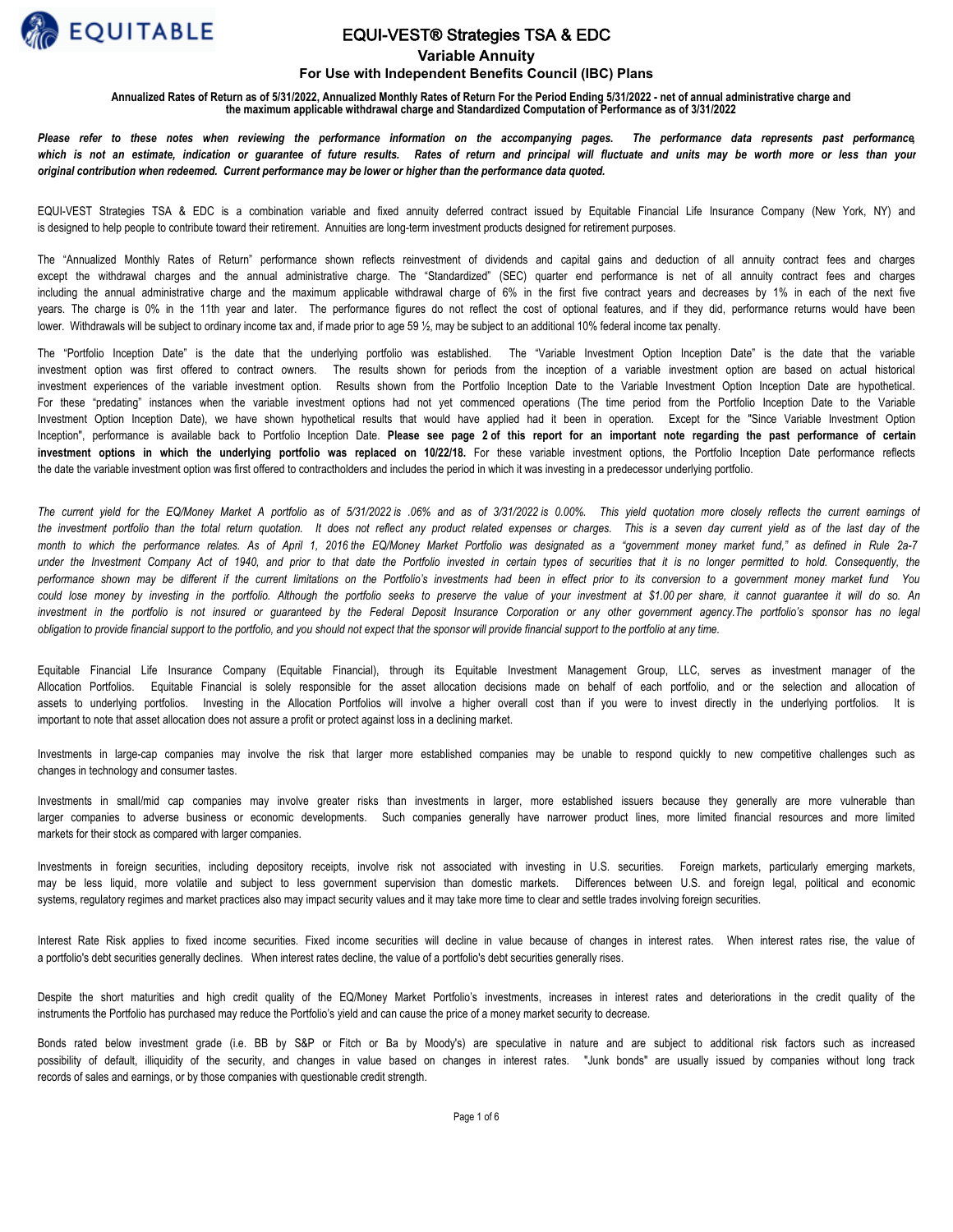Derivatives are subject to a number of risk such as leverage risk, liquidity risk, interest rate risk, market risk, credit risk and also involve the risk of mispricing or improper valuation. The Portfolio's investments in derivatives may rise or fall more rapidly than other investments.

Certain investments may involve credit risk. Credit risk is the risk that the issuer or the guarantor of a fixed income security, or the counterparty to a derivatives contract, repurchase agreement, loan of portfolio securities or other transaction, is unable or unwilling, or is perceived (whether by market participants, ratings agencies, pricing services or otherwise) as unable or unwilling, to make timely principal and/or interest payments, or otherwise honor its obligations.

Investing in value stocks is based upon a portfolio's manager subjective assessment of fundamentals of the companies he believes are undervalued. This style of investing may increase the volatility of the portfolio and may not produce the intended results over short or long time periods. Larger, more established companies may not be able to attain higher growth rates of smaller companies, especially during extended periods of economic expansion.

Investing in growth stocks is based upon a portfolio manager's subjective assessment of fundamentals companies he or she believes offer the potential for price appreciation. This style of investing involves risks and investors can lose money.

For non-diversified portfolios, more of the portfolios' assets may be focused in a smaller number of issues or one sector of the market, which may make the value of the portfolio's shares more susceptible to certain risks than shares of a diversified portfolio. Investing in stocks of new and unseasoned companies may provide the potential for greater returns, but is generally more volatile and the risks of loss of principal are greater than the portfolios investing in stocks of larger, more established companies.

#### **Important note regarding past performance of certain variable investment options**

\*Indicates variable investment options invested in underlying portfolios that were replaced with new, substantially similar portfolios on October 22, 2018 following a portfolio substitution. At that time, the names of the variable investment options were changed to reflect their investment in the new underlying portfolios (as shown in the table below). This list represents an aggregation of replaced variable investment options ("options") available within a group of distinct variable annuity contracts and life insurance policies issued by Equitable Financial Life Insurance Company (Equitable Financial) and Equitable Financial Life Insurance Company of America (Equitable America), respectively. As not all options are available in all annuity and life insurance products, certain options listed here may not be available in your contract or policy. Please see your prospectus and/or prospectus supplement for your product's current option lineup. Fidelity Institutional AM is a registered service mark of FMR LLC. Used with permission.

| <b>Name of Variable Investment Option</b>   | <b>Name of Variable Investment Option</b> |  |  |  |  |  |
|---------------------------------------------|-------------------------------------------|--|--|--|--|--|
| $(as of 10-22-18)$                          | (prior to 10-22-18)                       |  |  |  |  |  |
| EQ/American Century Mid Cap Value           | American Century Mid Cap Value            |  |  |  |  |  |
| EQ/Fidelity Institutional AM® Large Cap     | Fidelity® VIP Contrafund                  |  |  |  |  |  |
| EQ/Franklin Rising Dividends                | Franklin Rising Dividends VIP Funds       |  |  |  |  |  |
| EQ/Franklin Strategic Income                | Franklin Strategic Income VIP Funds       |  |  |  |  |  |
| EQ/Goldman Sachs Mid Cap Value              | Goldman Sachs Mid Cap Value               |  |  |  |  |  |
| EQ/Invesco Global Real Assets               | Invesco Global Real Estate                |  |  |  |  |  |
| EQ/Invesco International Growth             | Invesco International Growth              |  |  |  |  |  |
| EQ/Lazard Emerging Markets Equity           | Lazard Retrement Emerging Markets Equity  |  |  |  |  |  |
| <b>FO/MES International Intrinsic Value</b> | <b>MFS</b> International Value            |  |  |  |  |  |
| EQ/MFS Mid Cap Focused Growth               | lvy Mid Cap Growth                        |  |  |  |  |  |
| EQ/MFS Technology                           | <b>MFS Technology</b>                     |  |  |  |  |  |
| <b>FO/MES Ufilifies Series</b>              | <b>MFS Ufilifies Series</b>               |  |  |  |  |  |
| EQ/PIMCO Real Return                        | PIMCO Real Return                         |  |  |  |  |  |
| EQ/PIMCO Total Return ESG                   | PIMCO Total Return                        |  |  |  |  |  |
| FO/T, Rowe Price Health Sciences            | T. Rowe Price Health Sciences             |  |  |  |  |  |
| EQ/Wellington Energy                        | lvy Energy                                |  |  |  |  |  |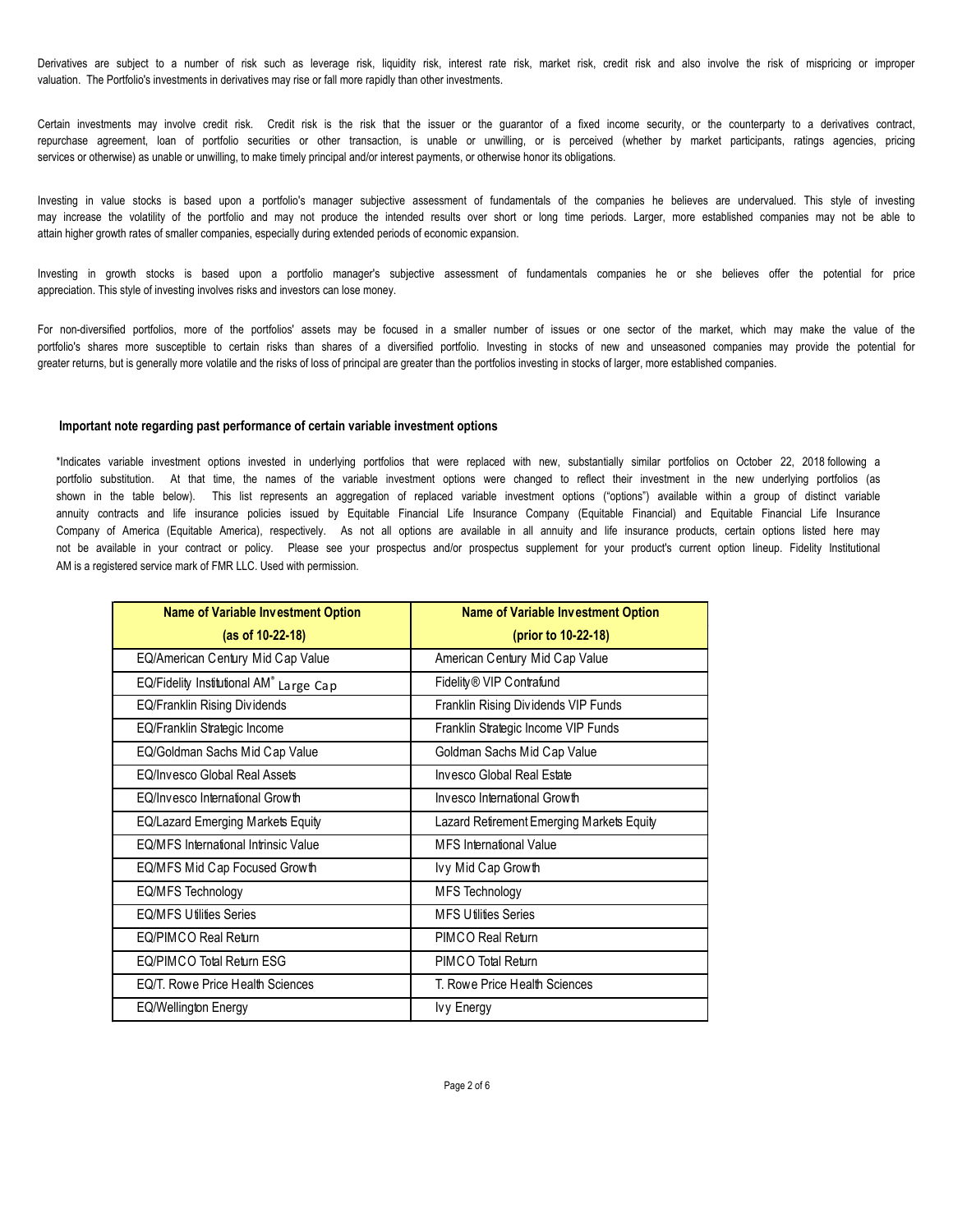The past performance shown for these variable investment options reflect the actual results achieved since they were made available in the contract. The "Since Portfolio Inception" performance includes the period when the variable investment option was invested in a predecessor underlying portfolio. After the substitution, the "Since Portfolio Inception" date was reset to match the "Variable Investment Option Inception" date. Accordingly, the performance results for the "Since Portfolio Inception" and "Variable Investment Option Inception" are the same. Past performance is no guarantee of future results.

In general, stocks and other equity security values fluctuate, and sometimes widely fluctuate, in response to changes in a company's financial condition as well as general market, economic and political conditions.

Certain portfolios may employ a managed-volatility strategy (or may invest in underlying portfolios that employ this strategy), which includes utilizing futures and options to manage equity exposure when market volatility increases above specific thresholds. The managed volatility strategy may not effectively protect the portfolio from market declines and may limit its participation in market gains. It is not possible to manage volatility fully or perfectly.

A copy of the current prospectus and any applicable prospectus supplement(s) for this product, the EQ Advisors Trust, and the EQ Premier VIP Trust must accompany or precede delivery of this material. The prospectus contains complete information about the policy, including investment objectives, risks, charges and expenses. Please read the prospectus carefully before purchasing. This product has limitations. All of the variable investment options may not be available in all states and/or plans. For costs and complete details of coverage, call your licensed insurance agent.

#### **What is a Variable Annuity?**

A variable annuity is a long-term, tax-deferred accumulation product. In its most basic terms, an annuity is a contract between you and an insurance company to accumulate funds and then to provide lifetime payments. A variable annuity allows you to adopt a personal investment strategy to allocate your investment among a range of investment portfolio options. An annuity contract has two phases: An accumulation phase, which allows tax -deferred growth potential, and an annuitization phase, when you withdraw your money plus any earnings your annuity has accumulated.

There are fees and charges associated with variable annuities, which include, but are not limited to, mortality and expense risk charges, sales and surrender charges, administrative fees, and additional charges for optional benefits. Amounts in the annuity 's variable investment options are subject to fluctuation in value and market risk, including loss of principal. Certain types of contracts, features and benefits may not be available in all jurisdictions.

#### **Variable annuities: Are Not a Deposit of Any Bank \* Are Not FDIC Insured \* Are Not Insured by Any Federal Government Agency \* Are Not Guaranteed by Any Bank or Savings Association \* May Go Down in Value**

Equitable is the brand name of the retirement and protection subsidiaries of Equitable Holdings, Inc., including Equitable Financial Life Insurance Company (Equitable Financial) (NY, NY), Equitable Financial Life Insurance Company of America (Equitable America), an AZ stock company with main administrative headquarters in Jersey City, NJ, and Equitable Distributors, LLC. Equitable Advisors is the brand name of Equitable Advisors, LLC (member FINRA, SIPC) (Equitable Financial Advisors in MI and TN). The obligations of Equitable Financial Life Insurance Company are backed solely by its claims-paying ability.

EQUI-VEST is a registered service mark of and is issued by Equitable Financial Life Insurance Company (Equitable Financial).

The main administrative office of Equitable Financial is located at 1290 Avenue of the Americas, New York, NY 10104. Equitable Financial, Equitable Advisors, LLC (member FINRA, SIPC) (Equitable Financial Advisors in MI & TN) and Equitable Distributors, LLC are affiliated companies and do not provide tax or legal advice. Contract form Number: 2004TSAGAC, 2004TSACERT, 2004EDCGAC, 2004EDCCERT and any state variations.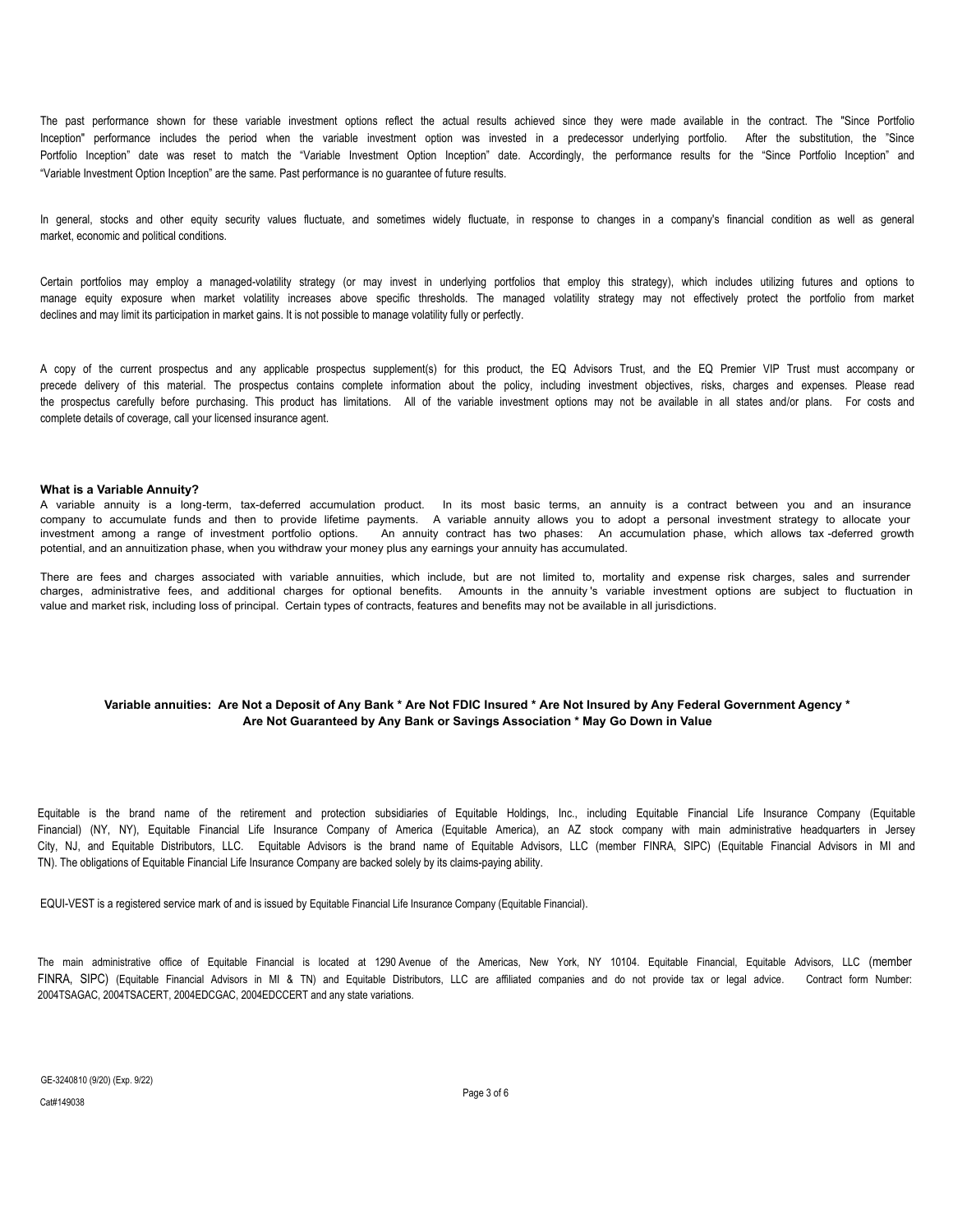

# **Variable Annuity** EQUI-VEST® Strategies TSA & EDC

**For Use with Independent Benefits Council (IBC) Plans** 

#### **Annualized Monthly Rates of Return as of 5/31/2022**

|                                                                           |          |          |              |         |              |          | Since Variable   | Variable<br>Investment   |                 |                          |
|---------------------------------------------------------------------------|----------|----------|--------------|---------|--------------|----------|------------------|--------------------------|-----------------|--------------------------|
| Variable Investment Option                                                | Year     | 1 Year   | 3 Years      | 5 Years | 10 Years     | 20 Years | Investment       | Option                   | Since Portfolio | Portfolio                |
|                                                                           | to Date* |          |              |         |              |          | Option Inception | Inception Date           | Inception       | Inception Date           |
| <b>Asset Allocation</b>                                                   |          |          |              |         |              |          |                  |                          |                 |                          |
| EQ/Aggressive Allocation<br>EQ/Conservative Allocation                    | $-14.14$ | $-10.47$ | 9.04         | 6.92    | 8.58         |          | 5.67             | 10/20/2003               | 5.96            | 07/31/2003               |
|                                                                           | $-9.09$  | $-8.75$  | 0.83         | 1.10    | 1.60         |          | 2.11             | 10/20/2003               | 2.26            | 07/31/2003               |
| EQ/Conservative-Plus Allocation                                           | $-10.74$ | $-9.42$  | 3.21         | 2.80    | 3.61         |          | 3.13             | 10/20/2003               | 3.31            | 07/31/2003               |
| EQ/Moderate Allocation                                                    | $-11.61$ | $-10.09$ | 4.22         | 3.53    | 4.51         | 3.63     | 6.25             | 01/27/1986               | 6.25            | 01/27/1986               |
| EQ/Moderate-Plus Allocation                                               | $-13.01$ | $-10.58$ | 6.76         | 5.32    | 6.60         |          | 4.88             | 10/20/2003               | 5.15            | 07/31/2003               |
| Target 2015 Allocation                                                    | $-10.17$ | $-8.88$  | 3.66         | 3.23    | 4.59         |          | 2.91             | 09/18/2006               | 2.93            | 08/31/2006               |
| Target 2025 Allocation                                                    | $-11.27$ | $-8.62$  | 6.20         | 5.04    | 6.56         |          | 3.91             | 09/18/2006               | 3.93            | 08/31/2006               |
| Target 2035 Allocation                                                    | $-12.15$ | $-8.49$  | 7.98         | 6.26    | 7.77         |          | 4.51             | 09/18/2006               | 4.53            | 08/31/2006               |
| Target 2045 Allocation                                                    | $-12.55$ | $-8.22$  | 9.07         | 7.02    | 8.68         |          | 4.86             | 09/18/2006               | 4.89            | 08/31/2006               |
| <b>Large Cap Value Stocks</b>                                             |          |          |              |         |              |          |                  |                          |                 |                          |
| 1290 VT Equity Income                                                     | 1.92     | 5.86     | 12.10        | 7.99    | 9.92         | 6.35     | 6.52             | 10/25/2004               | 5.39            | 12/01/1998               |
| EQ/Large Cap Value Index                                                  | $-5.18$  | $-0.67$  | 10.98        | 7.78    | 10.28        |          | 3.06             | 10/17/2005               | 2.88            | 10/03/2005               |
| EQ/Large Cap Value Managed Volatility                                     | $-7.64$  | $-2.19$  | 11.47        | 7.83    | 10.23        | 5.28     | 4.60             | 08/30/1999               | 5.18            | 01/01/1998               |
| <b>EQ/Value Equity</b>                                                    | $-9.90$  | $-3.13$  | 9.18         | 6.92    | 9.37         | 5.80     | 6.71             | 06/02/1997               | 6.99            | 05/01/1997               |
| <b>Large Cap Blend Stocks</b>                                             |          |          |              |         |              |          |                  |                          |                 |                          |
| EQ/500 Managed Volatility                                                 | $-13.92$ | $-2.66$  | 14.05        | 10.92   | 12.08        |          | 10.21            | 05/03/2010               | 11.94           | 05/27/2009               |
| EQ/Common Stock Index                                                     | $-14.26$ | $-4.76$  | 13.83        | 11.02   | 12.24        | 7.47     | 10.02            | 08/27/1981               | 9.31            | 08/01/1968               |
| EQ/Equity 500 Index                                                       | $-13.27$ | $-1.75$  | 14.74        | 11.72   | 12.68        | 7.67     | 8.78             | 06/01/1994               | 8.66            | 03/01/1994               |
| EQ/Fidelity Institutional AM® Large Cap*                                  | $-14.93$ | $-6.28$  | 15.93        | 11.11   | 12.13        |          | 10.61            | 05/03/2010               | 10.61           | 05/03/2010               |
| EQ/Large Cap Core Managed Volatility                                      | $-12.20$ | $-0.88$  | 14.32        | 11.04   | 12.23        | 6.83     | 5.00             | 08/30/1999               | 4.94            | 01/01/1999               |
| <b>MFS Investors Trust Series</b>                                         | $-12.78$ | $-3.68$  | 12.39        | 10.46   | 12.04        | 7.37     | 10.28            | 05/03/2010               | 5.38            | 05/01/2000               |
| <b>Large Cap Growth Stocks</b>                                            |          |          |              |         |              |          |                  |                          |                 |                          |
| EQ/Large Cap Growth Index                                                 | $-22.32$ | $-7.69$  | 16.40        | 14.24   | 14.20        | 8.71     | 5.29             | 08/30/1999               | 5.26            | 05/01/1999               |
| EQ/Large Cap Growth Managed Volatility                                    | $-22.96$ | $-11.30$ | 13.49        | 12.17   | 13.02        | 8.07     | 6.94             | 06/02/1997               | 7.28            | 05/01/1997               |
| MFS Massachusetts Investors Growth Stock                                  | $-14.87$ | $-3.11$  | 15.34        | 14.38   | 13.83        | 8.07     | 12.32            | 03/27/2015               | 7.14            | 08/23/2001               |
| Multimanager Aggressive Equity                                            | $-24.49$ | $-14.28$ | 13.21        | 12.96   | 13.35        | 7.53     | 8.86             | 01/27/1986               | 8.86            | 01/27/1986               |
| <b>Small/Mid Cap Stocks</b>                                               |          |          |              |         |              |          |                  |                          |                 |                          |
| 1290 VT GAMCO Small Company Value                                         | $-10.93$ | $-6.81$  | 10.75        | 6.78    | 9.97         | 9.18     | 9.32             | 10/25/2004               | 10.99           | 08/01/1988               |
| EQ/2000 Managed Volatility                                                | $-17.73$ | $-18.90$ | 7.71         | 5.76    | 8.89         |          | 6.93             | 05/03/2010               | 9.66            | 05/27/2009               |
| EQ/400 Managed Volatility                                                 | $-12.50$ | $-9.12$  | 11.19        | 7.44    | 10.08        |          | 8.45             | 05/03/2010               | 11.03           | 05/27/2009               |
| EQ/AB Small Cap Growth                                                    | $-24.83$ | -21.89   | 8.15         | 8.37    | 10.23        | 7.82     | 6.99             | 06/02/1997               | 7.41            | 05/01/1997<br>04/29/2005 |
| EQ/Janus Enterprise                                                       | $-13.89$ | $-8.09$  | 10.30        | 11.71   | 9.27         |          | 8.34             | 05/09/2005               | 8.49            |                          |
| EQ/Mid Cap Index                                                          | $-11.55$ | $-8.02$  | 11.49        | 7.84    | 10.46        | 7.01     | 5.64             | 09/01/2000<br>01/14/2002 | 5.64            | 09/01/2000               |
| EQ/Small Company Index                                                    | $-16.40$ | $-17.00$ | 8.90         | 6.67    | 9.54         | 6.95     | 6.87             |                          | 6.15            | 01/01/1998               |
| <b>Global/International Stocks</b><br>EQ/Global Equity Managed Volatility | $-16.04$ | $-12.19$ | 7.85         | 5.54    | 7.52         | 8.38     | 5.14             | 08/20/1997               | 5.14            | 08/20/1997               |
| EQ/International Core Managed Volatility                                  | $-11.62$ | $-12.51$ | 5.33         | 3.02    | 4.94         | 3.41     | 2.15             | 08/30/1999               | 2.45            | 05/01/1999               |
|                                                                           | $-10.69$ | $-11.64$ | 4.54         | 2.24    | 5.33         | 3.10     | 2.34             | 09/01/1995               | 2.51            | 04/03/1995               |
| EQ/International Equity Index<br>EQ/International Managed Volatility      | $-12.38$ | $-12.69$ |              |         |              |          |                  | 05/03/2010               |                 | 05/27/2009               |
| EQ/International Value Managed Volatility                                 | $-11.27$ | $-14.02$ | 4.46<br>4.63 | 2.39    | 5.14<br>4.54 | 2.90     | 2.78<br>2.25     | 08/30/1999               | 4.03<br>3.67    | 05/01/1997               |
| <b>Fixed Income</b>                                                       |          |          |              | 1.71    |              |          |                  |                          |                 |                          |
| Delaware Ivy VIP High Income                                              | $-7.84$  | $-6.90$  | 1.72         | 2.04    | 4.06         | 5.75     | 4.87             | 09/20/2010               | 6.01            | 07/13/1987               |
| EQ/Core Bond Index                                                        | $-6.31$  | $-7.57$  | $-0.87$      | $-0.15$ | 0.03         | 0.98     | 1.01             | 01/14/2002               |                 | 01/01/1998               |
| EQ/Core Plus Bond                                                         | $-8.78$  | $-10.60$ | 1.11         | 1.06    | 0.85         | 2.01     | 2.43             | 01/04/1994               | 1.82<br>3.87    | 01/02/1987               |
| EQ/Intermediate Government Bond                                           | $-5.22$  | $-6.68$  | $-1.36$      | $-0.62$ | $-0.59$      | 1.00     | 2.22             | 06/01/1994               | 2.67            | 04/01/1991               |
| <b>EQ/Money Market</b>                                                    | $-0.37$  | $-0.72$  | $-0.51$      | $-0.20$ | $-0.55$      | 0.16     | 2.97             | 07/13/1981               | 2.97            | 07/13/1981               |
| EQ/PIMCO Ultra Short Bond                                                 | $-1.64$  | $-2.65$  | $-0.63$      | $-0.13$ | $-0.20$      | 1.08     | 0.49             | 05/09/2005               | 1.12            | 01/24/2002               |
| EQ/Quality Bond PLUS                                                      | $-7.02$  | $-8.00$  |              |         |              |          | 2.35             | 01/04/1994               | 2.30            | 10/01/1993               |
| <b>Sector/Specialty</b>                                                   |          |          | $-1.28$      | $-0.47$ | $-0.23$      | 1.11     |                  |                          |                 |                          |
| EQ/Invesco Global Real Assets*                                            | $-0.59$  | 7.32     | 3.78         | 4.49    | 5.74         |          | 5.37             | 05/03/2010               | 5.37            | 05/03/2010               |
| EQ/MFS Utilities Series*                                                  | 2.31     | 11.11    | 10.14        | 8.90    | 9.01         |          | 8.89             | 09/20/2010               | 8.89            | 09/20/2010               |
|                                                                           |          |          |              |         |              |          |                  |                          |                 |                          |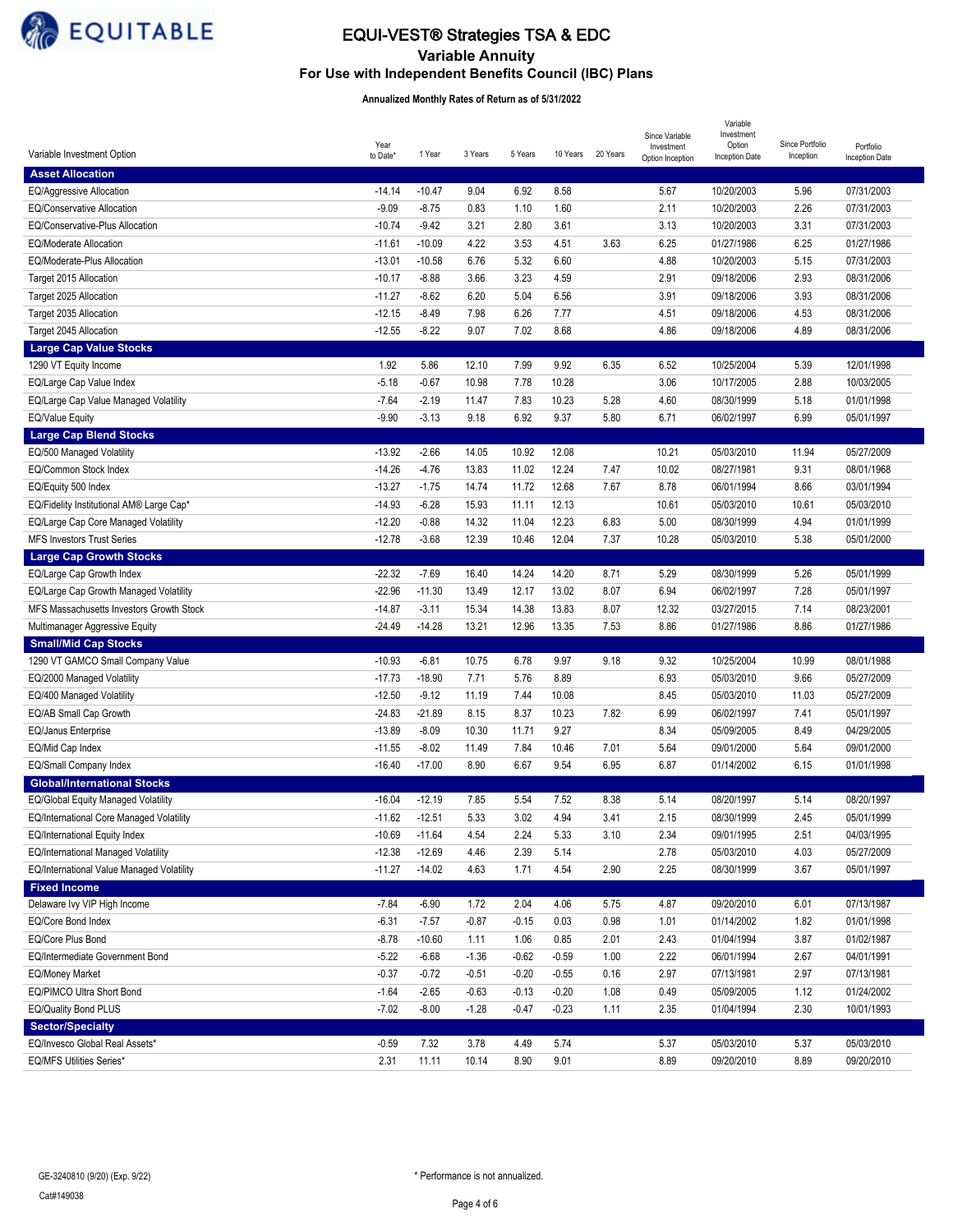

# EQUI-VEST® Strategies TSA & EDC

**Variable Annuity For Use with Independent Benefits Council (IBC) Plans** 

**Annualized Monthly Rates of Return For the Period Ending 5/31/2022 - net of annual administrative charge and the maximum applicable withdrawal charge**

|                                           | Year     |          |         |         |          |          | Since Variable<br>Investment | Variable<br>Investment<br>Option | Since Portfolio | Portfolio      |
|-------------------------------------------|----------|----------|---------|---------|----------|----------|------------------------------|----------------------------------|-----------------|----------------|
| Variable Investment Option                | to Date* | 1 Year   | 3 Years | 5 Years | 10 Years | 20 Years | Option Inception             | <b>Inception Date</b>            | Inception       | Inception Date |
| <b>Asset Allocation</b>                   |          |          |         |         |          |          |                              |                                  |                 |                |
| EQ/Aggressive Allocation                  | $-19.56$ | $-15.93$ | 7.45    | 6.02    | 8.41     |          | 5.63                         | 10/20/2003                       | 5.92            | 07/31/2003     |
| <b>EQ/Conservative Allocation</b>         | $-14.52$ | $-14.21$ | $-1.03$ | $-0.02$ | 1.30     |          | 2.06                         | 10/20/2003                       | 2.21            | 07/31/2003     |
| EQ/Conservative-Plus Allocation           | $-16.18$ | $-14.89$ | 1.43    | 1.75    | 3.36     |          | 3.08                         | 10/20/2003                       | 3.26            | 07/31/2003     |
| <b>EQ/Moderate Allocation</b>             | $-17.04$ | $-15.55$ | 2.48    | 2.51    | 4.27     | 3.58     | 6.23                         | 01/27/1986                       | 6.23            | 01/27/1986     |
| EQ/Moderate-Plus Allocation               | $-18.44$ | $-16.06$ | 5.10    | 4.36    | 6.40     |          | 4.83                         | 10/20/2003                       | 5.11            | 07/31/2003     |
| Target 2015 Allocation                    | $-15.60$ | $-14.35$ | 1.90    | 2.20    | 4.36     |          | 2.85                         | 09/18/2006                       | 2.88            | 08/31/2006     |
| Target 2025 Allocation                    | $-16.69$ | $-14.10$ | 4.52    | 4.07    | 6.36     |          | 3.85                         | 09/18/2006                       | 3.88            | 08/31/2006     |
| Target 2035 Allocation                    | $-17.57$ | $-13.95$ | 6.36    | 5.34    | 7.58     |          | 4.45                         | 09/18/2006                       | 4.48            | 08/31/2006     |
| Target 2045 Allocation                    | $-17.97$ | $-13.68$ | 7.48    | 6.12    | 8.51     |          | 4.80                         | 09/18/2006                       | 4.83            | 08/31/2006     |
| <b>Large Cap Value Stocks</b>             |          |          |         |         |          |          |                              |                                  |                 |                |
| 1290 VT Equity Income                     | $-3.51$  | 0.40     | 10.59   | 7.13    | 9.76     | 6.30     | 6.47                         | 10/25/2004                       | 5.34            | 12/01/1998     |
| EQ/Large Cap Value Index                  | $-10.61$ | $-6.13$  | 9.43    | 6.90    | 10.13    |          | 2.98                         | 10/17/2005                       | 2.80            | 10/03/2005     |
| EQ/Large Cap Value Managed Volatility     | $-13.06$ | $-7.64$  | 9.95    | 6.96    | 10.08    | 5.23     | 4.55                         | 08/30/1999                       | 5.13            | 01/01/1998     |
| <b>EQ/Value Equity</b>                    | $-15.34$ | $-8.61$  | 7.57    | 6.01    | 9.21     | 5.75     | 6.68                         | 06/02/1997                       | 6.96            | 05/01/1997     |
| <b>Large Cap Blend Stocks</b>             |          |          |         |         |          |          |                              |                                  |                 |                |
| EQ/500 Managed Volatility                 | $-19.35$ | $-8.13$  | 12.60   | 10.14   | 11.94    |          | 10.14                        | 05/03/2010                       | 11.90           | 05/27/2009     |
| EQ/Common Stock Index                     | $-19.66$ | $-10.23$ | 12.37   | 10.24   | 12.11    | 7.43     | 10.01                        | 08/27/1981                       | 9.29            | 08/01/1968     |
| EQ/Equity 500 Index                       | $-18.67$ | $-7.22$  | 13.30   | 10.97   | 12.55    | 7.62     | 8.76                         | 06/01/1994                       | 8.64            | 03/01/1994     |
| EQ/Fidelity Institutional AM® Large Cap*  | $-20.37$ | $-11.75$ | 14.52   | 10.33   | 12.00    |          | 10.54                        | 05/03/2010                       | 10.54           | 05/03/2010     |
| EQ/Large Cap Core Managed Volatility      | $-17.63$ | $-6.34$  | 12.87   | 10.26   | 12.09    | 6.79     | 4.94                         | 08/30/1999                       | 4.88            | 01/01/1999     |
| <b>MFS Investors Trust Series</b>         | $-18.22$ | $-9.16$  | 10.89   | 9.67    | 11.91    | 7.33     | 10.22                        | 05/03/2010                       | 5.32            | 05/01/2000     |
| <b>Large Cap Growth Stocks</b>            |          |          |         |         |          |          |                              |                                  |                 |                |
| EQ/Large Cap Growth Index                 | $-27.75$ | $-13.16$ | 15.00   | 13.55   | 14.08    | 8.67     | 5.21                         | 08/30/1999                       | 5.18            | 05/01/1999     |
| EQ/Large Cap Growth Managed Volatility    | $-28.40$ | $-16.78$ | 12.02   | 11.43   | 12.89    | 8.03     | 6.90                         | 06/02/1997                       | 7.24            | 05/01/1997     |
| MFS Massachusetts Investors Growth Stock  | $-20.31$ | $-8.56$  | 13.93   | 13.70   | 13.71    | 8.02     | 11.96                        | 03/27/2015                       | 7.09            | 08/23/2001     |
| Multimanager Aggressive Equity            | $-29.92$ | $-19.75$ | 11.73   | 12.23   | 13.22    | 7.49     | 8.85                         | 01/27/1986                       | 8.85            | 01/27/1986     |
| <b>Small/Mid Cap Stocks</b>               |          |          |         |         |          |          |                              |                                  |                 |                |
| 1290 VT GAMCO Small Company Value         | $-16.38$ | $-12.25$ | 9.21    | 5.87    | 9.81     | 9.14     | 9.28                         | 10/25/2004                       | 10.98           | 08/01/1988     |
| EQ/2000 Managed Volatility                | $-23.16$ | $-24.35$ | 6.09    | 4.82    | 8.73     |          | 6.85                         | 05/03/2010                       | 9.63            | 05/27/2009     |
| EQ/400 Managed Volatility                 | $-17.93$ | $-14.58$ | 9.66    | 6.55    | 9.92     |          | 8.38                         | 05/03/2010                       | 11.00           | 05/27/2009     |
| EQ/AB Small Cap Growth                    | $-30.23$ | $-27.35$ | 6.53    | 7.53    | 10.08    | 7.78     | 6.96                         | 06/02/1997                       | 7.38            | 05/01/1997     |
| <b>EQ/Janus Enterprise</b>                | $-19.33$ | $-13.58$ | 8.73    | 10.96   | 9.11     |          | 8.30                         | 05/09/2005                       | 8.45            | 04/29/2005     |
| EQ/Mid Cap Index                          | $-16.98$ | $-13.49$ | 9.96    | 6.96    | 10.31    | 6.97     | 5.59                         | 09/01/2000                       | 5.59            | 09/01/2000     |
| EQ/Small Company Index                    | $-21.84$ | $-22.48$ | 7.30    | 5.76    | 9.38     | 6.91     | 6.82                         | 01/14/2002                       | 6.11            | 01/01/1998     |
| <b>Global/International Stocks</b>        |          |          |         |         |          |          |                              |                                  |                 |                |
| EQ/Global Equity Managed Volatility       | $-21.49$ | $-17.64$ | 6.22    | 4.59    | 7.32     | 8.35     | 5.08                         | 08/20/1997                       | 5.08            | 08/20/1997     |
| EQ/International Core Managed Volatility  | $-17.05$ | $-17.97$ | 3.61    | 1.98    | 4.72     | 3.37     | 2.09                         | 08/30/1999                       | 2.39            | 05/01/1999     |
| EQ/International Equity Index             | $-16.13$ | $-17.11$ | 2.80    | 1.17    | 5.12     | 3.05     | 2.29                         | 09/01/1995                       | 2.46            | 04/03/1995     |
| EQ/International Managed Volatility       | $-17.81$ | $-18.16$ | 2.71    | 1.32    | 4.92     |          | 2.67                         | 05/03/2010                       | 3.98            | 05/27/2009     |
| EQ/International Value Managed Volatility | $-16.71$ | $-19.49$ | 2.89    | 0.61    | 4.31     | 2.85     | 2.20                         | 08/30/1999                       | 3.63            | 05/01/1997     |
| <b>Fixed Income</b>                       |          |          |         |         |          |          |                              |                                  |                 |                |
| Delaware Ivy VIP High Income              | $-13.27$ | $-12.37$ | $-0.12$ | 0.96    | 3.82     | 5.71     | 4.78                         | 09/20/2010                       | 5.98            | 07/13/1987     |
| EQ/Core Bond Index                        | $-11.74$ | $-13.03$ | $-2.81$ | $-1.32$ | $-0.30$  | 0.92     | 0.96                         | 01/14/2002                       | 1.77            | 01/01/1998     |
| EQ/Core Plus Bond                         | $-14.22$ | $-16.07$ | $-0.75$ | $-0.07$ | 0.53     | 1.96     | 2.39                         | 01/04/1994                       | 3.84            | 01/02/1987     |
| EQ/Intermediate Government Bond           | $-10.65$ | $-12.14$ | $-3.31$ | $-1.83$ | $-0.95$  | 0.94     | 2.18                         | 06/01/1994                       | 2.63            | 04/01/1991     |
| EQ/Money Market                           | $-5.80$  | $-6.18$  | $-2.43$ | $-1.39$ | $-0.90$  | 0.09     | 2.94                         | 07/13/1981                       | 2.94            | 07/13/1981     |
| EQ/PIMCO Ultra Short Bond                 | $-7.07$  | $-8.11$  | $-2.56$ | $-1.30$ | $-0.55$  | 1.02     | 0.43                         | 05/09/2005                       | 1.07            | 01/24/2002     |
| EQ/Quality Bond PLUS                      | $-12.45$ | $-13.47$ | $-3.23$ | $-1.66$ | $-0.58$  | 1.05     | 2.31                         | 01/04/1994                       | 2.26            | 10/01/1993     |
| <b>Sector/Specialty</b>                   |          |          |         |         |          |          |                              |                                  |                 |                |
| EQ/Invesco Global Real Assets*            | $-6.01$  | 1.86     | 2.01    | 3.50    | 5.52     |          | 5.28                         | 05/03/2010                       | 5.28            | 05/03/2010     |
| EQ/MFS Utilities Series*                  | $-3.11$  | 5.65     | 8.57    | 8.06    | 8.84     |          | 8.81                         | 09/20/2010                       | 8.81            | 09/20/2010     |